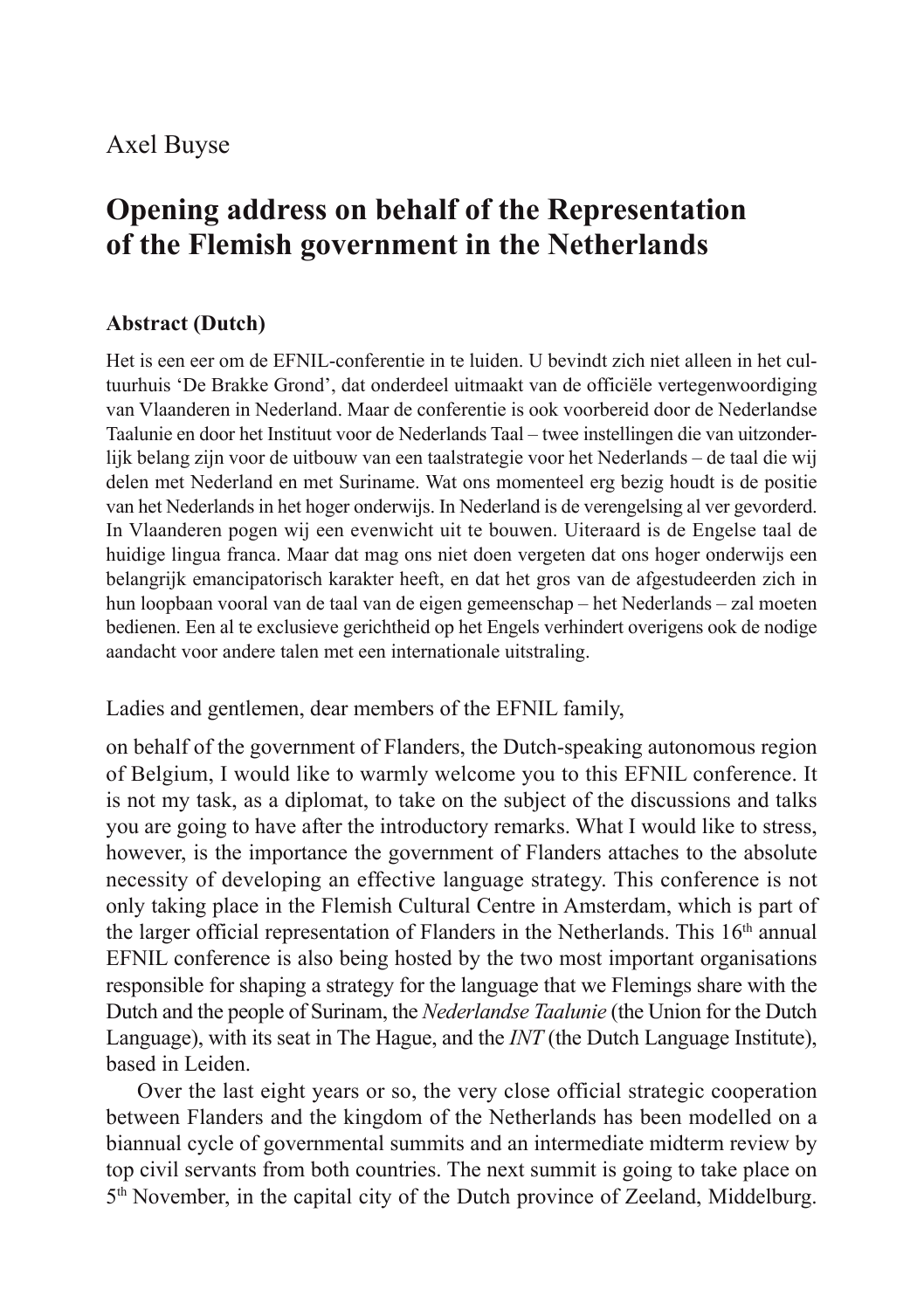#### 32 *Axel Buyse*

The use of Dutch at an academic level will figure on the agenda of the ministers of Education. In most Dutch universities and other institutions of higher education, Dutch has been replaced by English, to a significant extent, and the language is also very common in Master's degree courses at Flemish universities. Of course, nobody is questioning the fact that English is the *lingua franca* of our time. But what is worrying Flemish politicians – and a growing number of Dutch academics even more so – is the predominance of English in Bachelor's programmes. Not to forget the exclusive position of English at the expense of other important languages like French or German, Spanish, Russian, Italian …

Most of you are aware of the long history of the linguistic struggle that Belgium has endured. A Belgian state was established in 1830 by the elite if that day and age as a unilingual 'Latin' state, the Dutch dialects of the majority of its citizens being regarded as a kind of folklore, useful only to distinguish the former Southern Netherlands from France proper. Looking back, it can be considered a miracle that Dutch has survived at all and is nowadays flourishing in Belgium. Our first Dutch language university only dates back to 1930, and I myself was – as is the case with most of my generation – the first one in my extended family who could go to university at all, and that in my mother tongue. In the late 1970's, this very fact was regarded as being a triumph of social emancipation and upwards mobility. Democracy in educational matters reinvented, so to speak.

Fast forward to 2018 and part of our intelligentsia has forgotten this history. English, and English alone, is offering the path to academic recognition, is their mantra. Forgone the idea that a university should be universal – of course – but also embedded within the society that is paying for it and counting on its contribution. Luckily, most of our Flemish politicians are watchful. Under the prevailing laws in Flanders, only a maximum of 6 percent of bachelor courses can be taught in a language other than Dutch and, likewise, a maximum of 35 percent of master courses. And for every English-medium programme, a Dutch one must be provided as well. Going one step further. Flemish universities – that are regarded, moreover, as being amongst the best in Europe – are attracting professors from all over the globe. But those academics commit to speaking Dutch fluently – at B2 level – within five years of being engaged.

As a diplomat, I don't have to lecture the Dutch on how to speak properly. I do understand why quite a lot of them do not have the kind of sensitivity history has saddled us Flemings with. But what I do see is the emergence, in the Netherlands, of a broad resistance against a complete and utter Anglicisation of higher education, out of purely ideological or merely profit-seeking goals, filling the coffers of the educational institutions with untampered tuition fees, paid by students from – by preference – non-EU countries. The same kind of reasoning is knocking at the doors of Flemish universities. But we do have to resist. Internationalisation is fine, is necessary. Long live Erasmus and his European exchange programmes. And the use of English can and should be the lubricant with which to enhance and promote